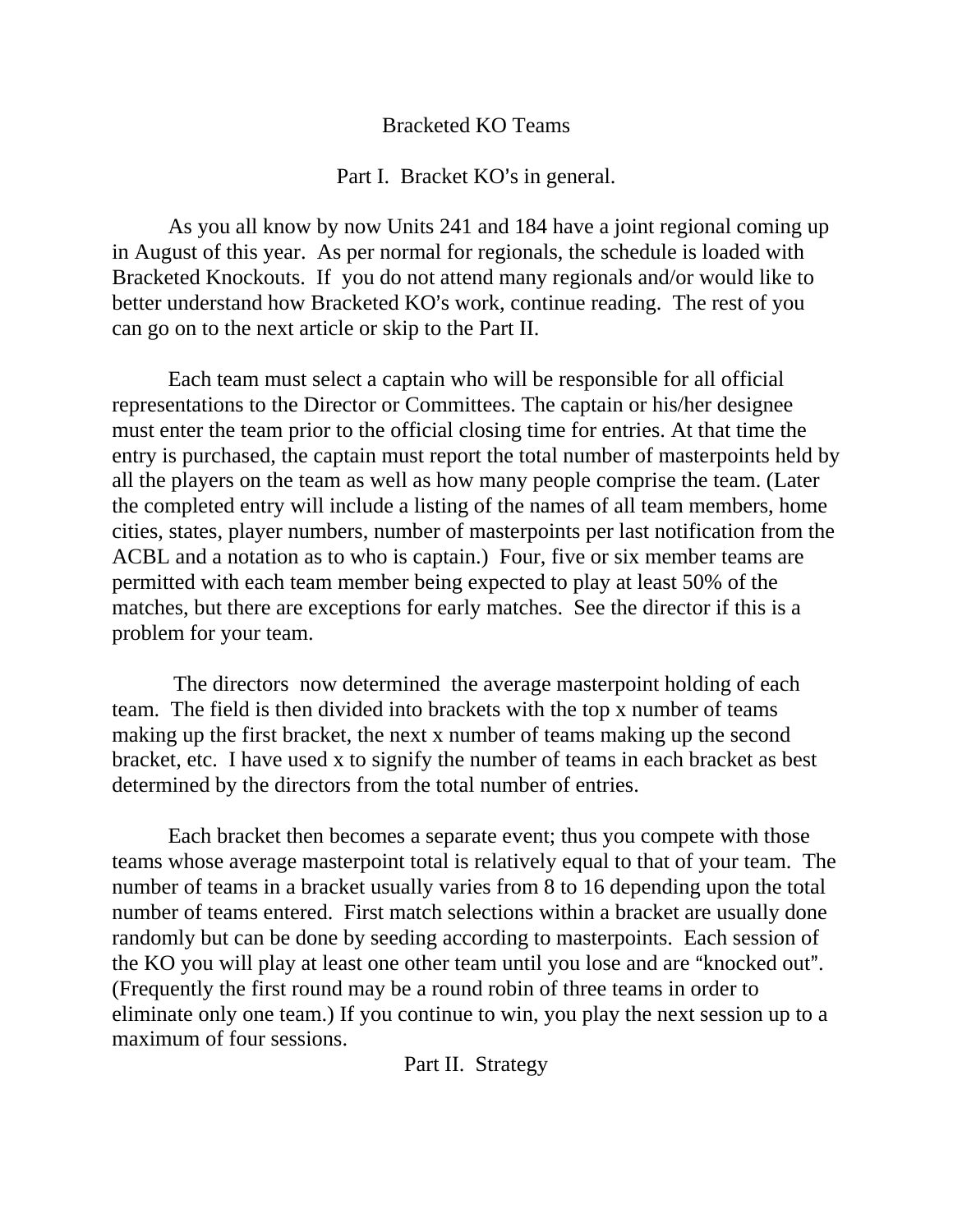Now that you know how these Bracketed KO's are structured, it might be beneficial for you to better understand IMP scoring as that is the method used in these events. There are considerable differences in approaching bridge from a IMP strategy as opposed to that using matchpoint scoring. To name a few, there are different theories on sacrifice bidding, balancing, and doubling. In a long IMP match such as a KO Team event, a good or bad result on an early board should not affect your bidding or play on the next deal.

IMP Principles: (1) The key to success in matchpoint scoring is how often you beat your opponents, not by how much you beat your opponents. Playing IMPS, the opposite is true--the key to winning is how much.

(2) In matchpoint duplicate bridge, the key to winning a board may very well be an overtrick--even one gained through considerable risk to the contract. At IMPS, however, an undoubled overtrick can never be worth more than 1 IMP. The same is true for the relatively small total point differences between playing notrump, major or minor suit contracts. Hence, it tends not to be the denomination of the game that is important at IMPS, but rather the safety of the game and the odds of its success.

(3) The odds on bidding close games or slams playing IMPS are influenced by the vulnerability. While I could present all the odds, suffice it to say that close vulnerable games are a much better proposition than close non-vulnerable games. Basically you should bid any vulnerable game that stands a reasonable prospect of making, but bid non-vulnerable games only with solid expectations of making it.

(4) The IMP odds change drastically for small slams. No longer is vulnerability a factor as both vulnerable and non-vulnerable small slams are closer to an even money bet. However, another factor enters in. It is best to assume that most close slams will not be bid by your counterparts at the other table unless they are either very aggressive and very good bidders. Consequently, if you are well ahead in your match or playing a team that you rate to beat, it is best to be conservative in your slam bidding. On the other hand, if you are behind playing a good team that figures to beat you, play for a substantial swing and bid a close slam.

The odds in favor of bidding and making a grand slam are very much against doing so. A word of advice on bidding grand slams is "forget it--unless you can count 13 tricks."